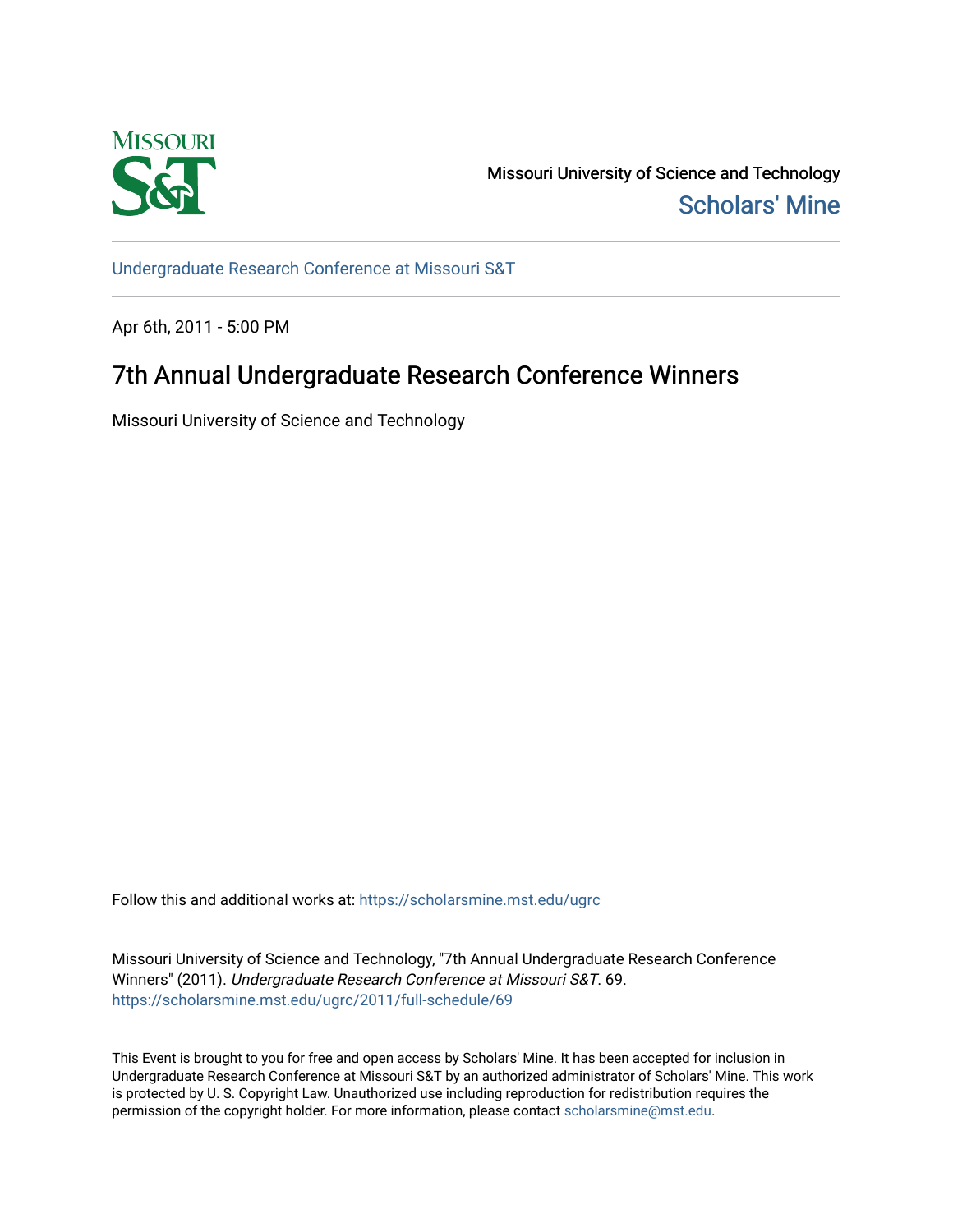## **7th Annual Undergraduate Research Conference Awards Winners**

## **Oral Session Awards**

## **Engineering Oral Session:**

**3rd Place** – **Tamas Erdos** – Thermal Magic Formula Based Tire Model for Simulation Use in Racing Applications – *Research Advisor, Dr. Ryan Hutcheson / Mechanical & Aerospace Engineering* 

**2nd Place – Mariana Escalona Diaz** – Vortex Induced Lift Augmentation: Case Study – *Research Advisor, Dr. Fathi Finaish / Mechanical & Aerospace Engineering*

**1st Place** – **Anan Takroori**- Influence of Flow Baffles on Mixing of Two Air Streams - *Research Advisor, Dr. Fathi Finaish / Mechanical & Aerospace Engineering* 

## **Sciences Oral Session:**

**3rd Place** – **Kristin Kelly** – Genomic Analysis of an Unknown Gene Family in Glycine Max - *Research Advisor, Dr. Ronald Frank / Biological Sciences* 

**2nd Place – Tiffany Ramsey** – Removal of Sulfamethoxazole in Water Samples Using Nano-materials and Activated Carbon*, Dr. Yinfa Ma / Chemistry* 

**1st Place** – **Erica Shannon** – Changes in the Gene Expression of Muscarinic Acetylcholine Receptors as a Result of a Constitutively Active Phenotype - *Research Advisor, Dr. Robert Aronstam / Biological Sciences* 

## **Social Sciences Oral Session:**

**3rd Place – Joseph Pieczynski** – Virtual Communities in an Enterprise Portal and the Effect on Corporate Governance for Generation Y - *Research Advisor, Dr. Bih-Ru Lea / Information Science & Technology* 

**2nd Place – Lauren Summerville** - Second to Fourth Digit Ratio: A Measure of Intelligence - *Research Advisor, Dr. Jacqueline Bichsel / Psychology* 

**1st Place** – **Frank Keehn** – Collective Efficacy and Group Performance in Computer Mediated Settings - *Research Advisor, Dr. Nancy Stone / Psychology*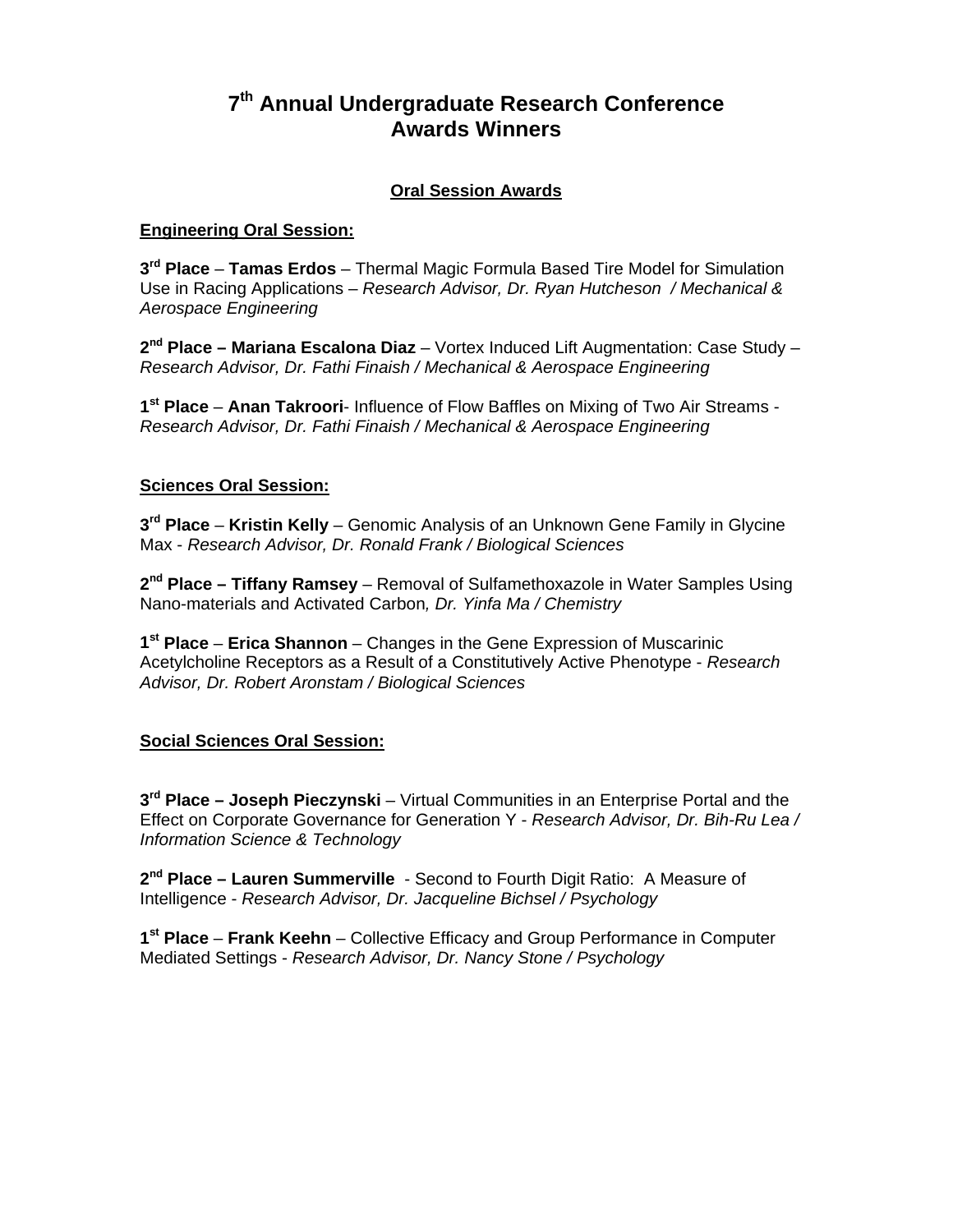## **Arts and Humanities Oral Session:**

**3rd Place – Evan Mobley** – Know When to Fold'Em: The Portrayal of Compulsive Gambling and Gamblers Anonymous in News Articles, 1956-1999 - *Research Advisor, Dr. Larry Gragg / History & Political Science* 

**2nd Place – Samantha Lucker** – When Nature is Not Enough: Frederick Douglass' Desire to Enter Human Society in Narrative of the Life of Frederick Douglass: Ann American Slave - *Research Advisor, Lindgren H Johnson / English & Technical Communication* 

**1st Place – Ashley Grace** – Public Policy on Pathological Gambling: An Examination of Federal Recommendations and the Gaming industry's Response - *Research Advisor, Larry Gragg / History & Political Science* 

## **Poster Session Awards**

#### **Sciences Poster Session:**

**3rd Place** – **Crystal Twenter** – The Origin of Minor Folds Associated With A Structural Dome Along the Seiyal Fault in the Western Desert of Egypt - *Research Advisor, Dr. John Hogan / Geological Sciences& Engineering*

**2nd Place** – **Alexis Martin and Megan Koerner –** Honokiol Blocks Store Operated Calcium Entry in CHO Cells Expressing the M3 Muscarinic Receptor - *Research Advisor, Dr. Robert Aronstam / Biological Sciences*

**1st Place** – **Casey Burton** – Sarcosine Detection by Dichlorofluorescein as a Hydrogen Peroxide Probe - *Research Advisor, Dr. Yinfa Ma / Chemistry*

#### **Research Proposal Poster Session:**

**3rd Place** – **Daniel Hillis** – Inspection Methods for Porosity and Disbonds of Polyaniline (PANI) Coating on Aluminum Alloy 6061 - *Research Advisor, Dr. Reza Zoughi / Electrical & Computer Engineering* 

**2nd Place** – **Joseph Kurtz** – Balancing Limited Resources for Speech Transcription on Mobile Devices - *Research Advisor, Dr. Daniel Tauritz / Computer Science* 

**1st Place** – **Amanda Foster and April Pummill –** Saving the Honeybees: A Synthetic Biology Approach – *Research Advisor, Dr. David Westenberg / Biological Sciences*